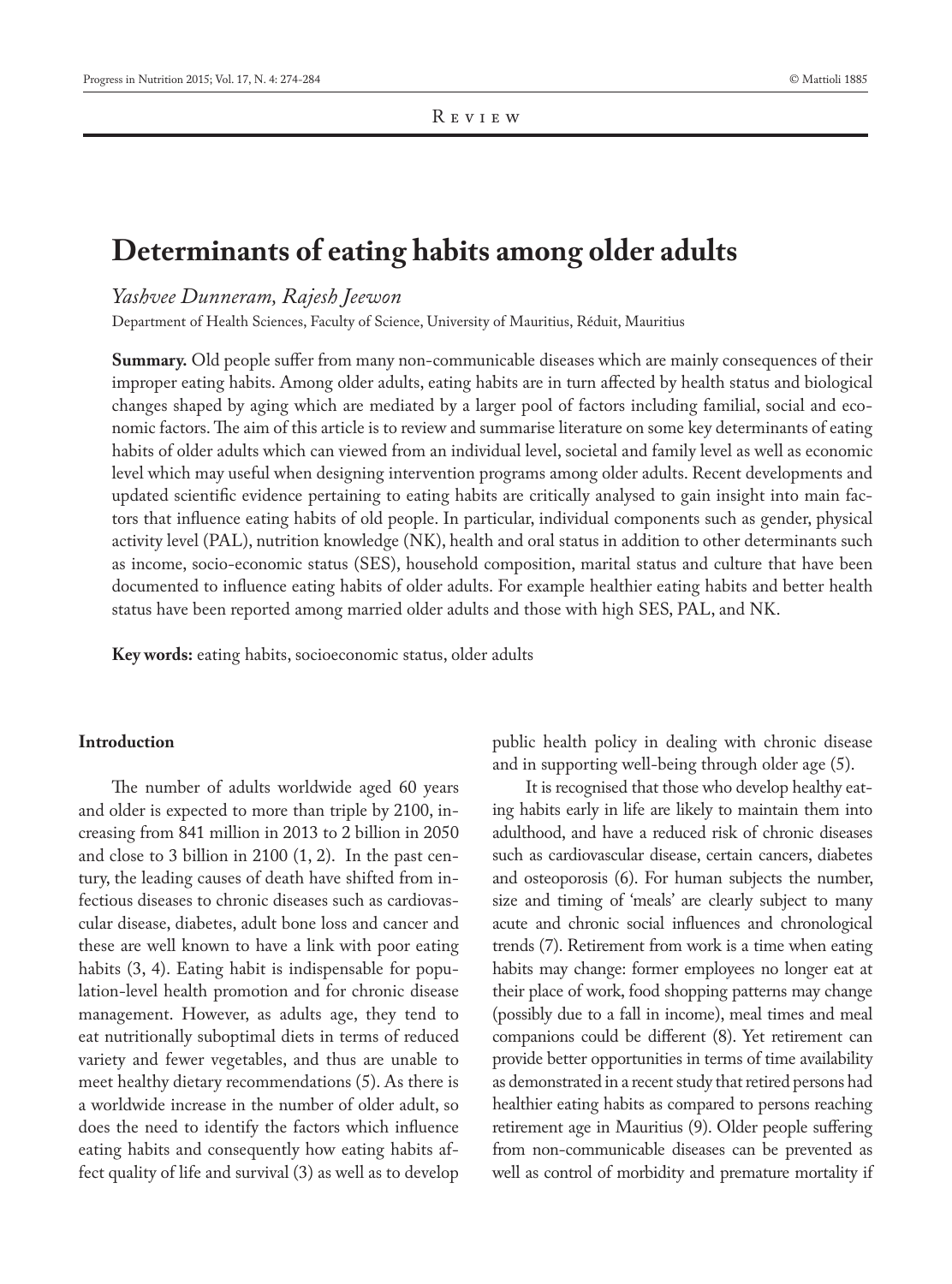they know and apply the nutrition principles acknowledged today (10). Above all, these diseases are strongly influenced by individual food choices (11), as a result of developing eating habits during the lifecourse (12).

Research suggests that high level of income may affect older people's eating habits since lower levels of economic resources are associated with greater risk of experiencing hunger and food insufficiency as some studies suggest that healthy eating is costlier; thus low income limits not just quantity but also the nutritional quality of foods purchased (13). Besides income level, there are several other factors which shape eating habits that can lead to an unhealthy nutritional status in older adults as illustrated in Figure 1. These include a decrease in sensitivity to taste; poor dental health and missing teeth; physical difficulties, poor health conditions; poor memory and dementia; lack of transportation, which makes food shopping for older people more difficult; and the financial burden, which may prompt older persons to cut back on food purchased or to buy cheaper and less nutritious foods to stretch their budget, thus affecting their eating habits (14). Marital status and household composition, physical activity and body mass index (BMI) also shape eating habits of older adults (15). According to recent evidence low physical activity level is related to higher consumption rate of fast food and lower intake of fruits and vegetables and also married old persons reportedly have healthier eating habits (9, 16).

There has been recent development in the field of obesity as well as nutrition and the aim of this review is to provide novel insights on major determinants of eating habits based on recent scientific evidence which should be taken into account for more appropriate nutrition intervention among older adults.

#### **Factors affecting eating habits**

#### *Economic level*

# *Socioeconomic status*

Socioeconomic status (SES) is one of the most dominant predictors of health status and mortality worldwide (19). A large body of epidemiologic data shows that diet quality follows a socioeconomic gradient (20). As a variable, social class may affect the types and quantity of foods eaten, cooking methods used for food, nutrient intakes and the perceived meanings of foods (21) and in turn determine risk of NCDs such as obesity, hypertension, diabetes and cardiovascular diseases (10).

Studies have identified economic development, as measured with the gross domestic product (GDP) per capita, as a predictor of CVD risk factors (22). In de-



**Figure 1.** Some key determinants of eating habits among older adults (14, 15, 17, 18).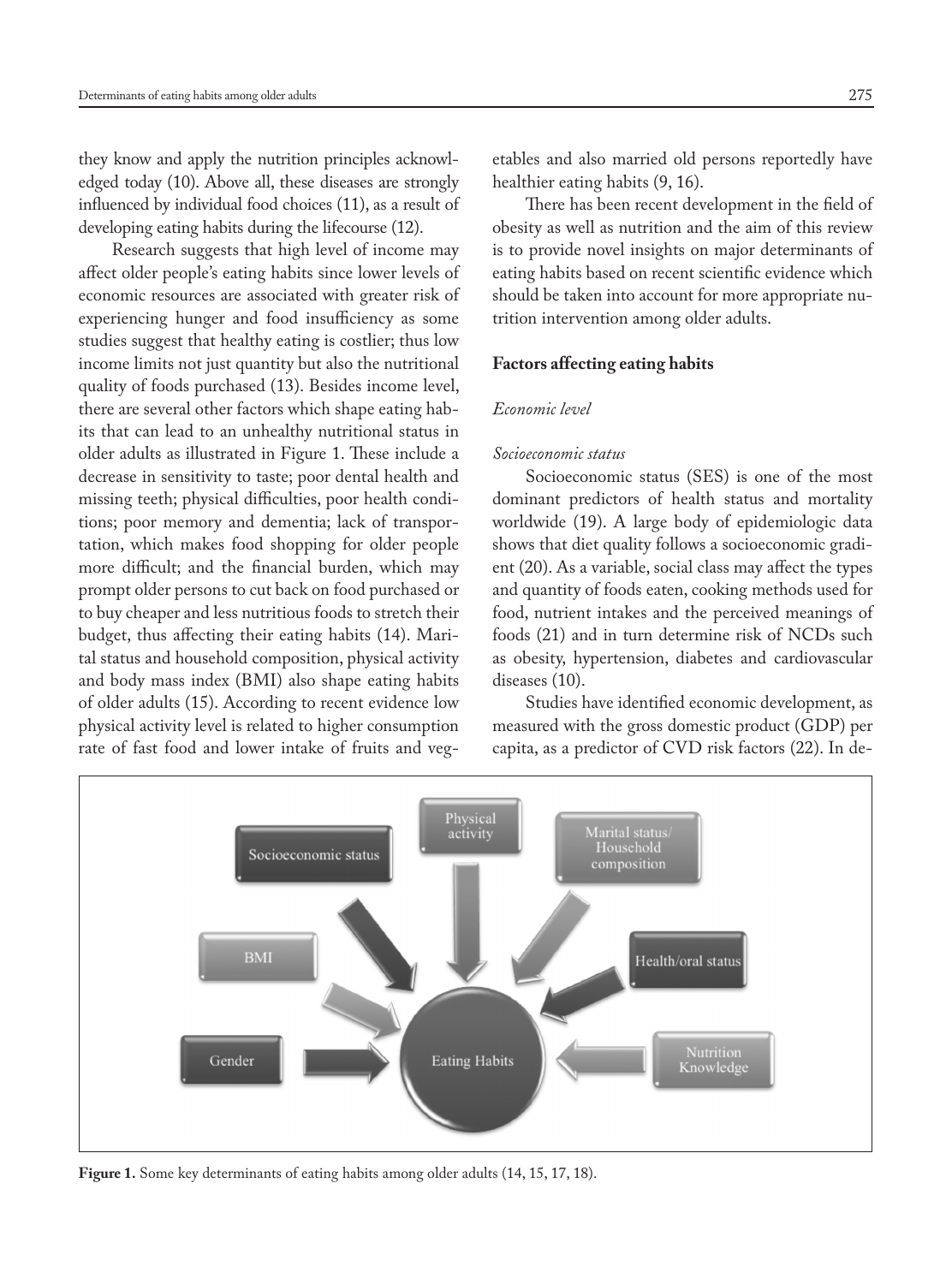veloping countries, the level of obesity is greater in the higher SES segments of society (23) and this is quite common in Brazil, Cameroon, India, Jordan and Madagascar. The proposed rationale for the increased risk for obesity in higher SES groups includes the greater capacity of the elite to obtain food (24). On the other hand, since the early 1960s in industrialised countries, the prevalence of obesity among adults has doubled, increasing from 13.4 to 35.7 percent in U.S. adults age 20 and older due to significant changes in eating patterns with Americans who consume on average 300 calories more per day in 2002 than in 1985 (25, 26). In addition, the increasing number of women who entered the workforce in the waning decades of the 20<sup>th</sup> century has prompted many families both to rely on pre-packaged meals, or "frozen dinners," and to start eating in restaurants more often (26).

Although there are slight disparities in eating habits among different social class, in several studies, food consumption patterns and nutrient intakes have been more consistent with current dietary guidelines among people of high SES (19). Darmon and Drewnowski (20) defined this observed associations between SES variables and diet-quality measures by two potentially causal mechanisms namely:

- 1. the disparity in energy costs (\$/MJ) between energy-dense and nutrient-dense foods
- 2. easy physical access to low-cost energy-dense foods

Income level may not just affect the quantity but also the nutritional quality of the food purchased by older adults (13). The economic sensitivity of diet is considered particularly salient for older adults since they are more likely to have a low income due to a drop in income level through retirement and out-living savings. The fact that considerably higher cost of therapeutic diets places an even greater burden on older people, consumers with low income level are more likely to adopt a "tunnel vision" approach to shopping for food, opting for the same familiar foods each time (5, 21). For instance, low SES was associated with lower grocery purchasing scores among adults aged 60-71 years, as research suggests that it costs more to eat healthily (27). Other studies reported healthier eating patterns among people in the higher SES group with higher consumption of food items such as vegetables, dairy products as well as lower

prevalence of breakfast skipping (19, 28, 29). Two recent studies in Mauritius among pre and post-retired adults as well as among post-menopausal women demonstrated that with higher income level and in higher SES had healthy food choices and diet quality more in line with recommended dietary guidelines (9, 30).

Epidemiology and medical surveys have consistently shown that people in lower SES groups experience poorer health and have shorter lives than those in higher status groups due to unfavourable lifestyle factors and other risk factors that are more prevalent in lower SES strata (28). Persons attempting to limit food costs will first select less expensive but more energy dense foods to maintain dietary energy (31). As food costs diminish further, dietary energy density rises, and total energy intakes may actually increase (32). Thus, having an adequate income is likely to be necessary to ensure a more varied and balanced diet for healthy older people (33). It is obviously primordial that public health interventions should cater for older adults lower socioeconomic strata.

Socioeconomic status is further determined by the broader political and economic environment of the country which can play an important role in determining food choice and eating habits of older adults (34). The macro/public policy level factors involve local, state, and federal policies. Policies that influence food pricing also affect individuals' food intake patterns as healthful foods are reportedly more costly than less nutrientdense foods, thus making price a strong determinant of food choice (35). The high price of certain food items can impede on the restricted food budget of older adults with low income (36). In a study by Vella et al. (37) cost/price ranked fifth as a factor that would promote consumption (48.0%) and participants with an annual household income  $\geq$  \$50,000 were less likely to report that cost of functional foods was a factor compared to those with an annual household income  $\lt$  \$50,000 (p = 0.002) among adults aged ≥60 years. Locher et al. (38) also reported that good value of money was a key determinant of food selection among a population of homebound older adults. Community and national programs conducted in countries such as Finland, Singapore, and Mauritius which used media and educational campaigns in addition to alterations in physical environments and changes in taxation and subsidies, to support a health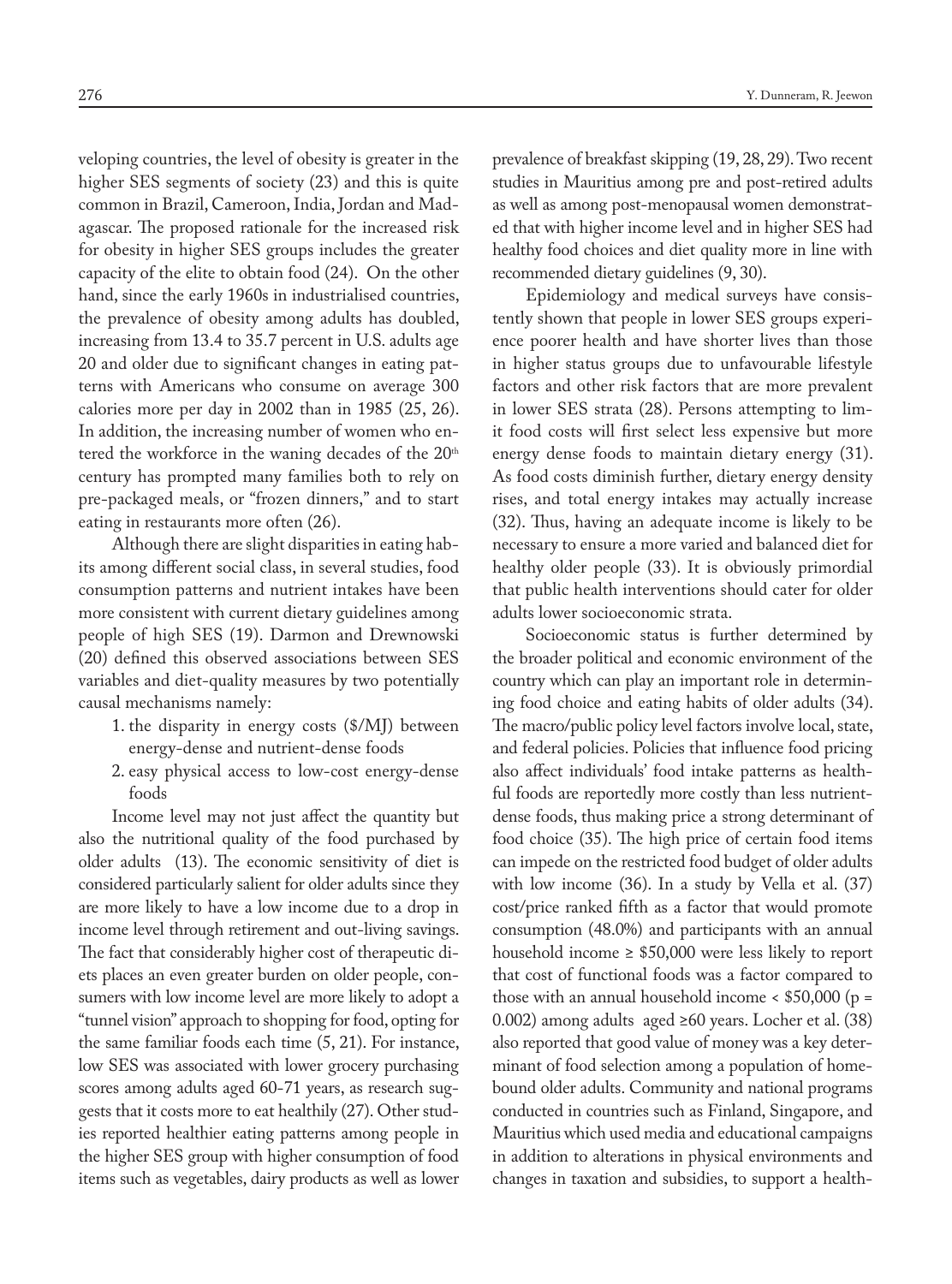ful lifestyle (39). Thus, nutrition interventions aiming to change older adults' food and eating behaviours must take into consideration the macro/public policy level as they can influence motivation of people and hence their food choices.

## *Societal and family level*

### *Culture*

Culture, defined as the knowledge, beliefs, customs, and habits a group of people share is passed on from generation to generation (40, 41). People tend to behave according to their cultural norms especially with food choice and dietary patterns (42). In applying this theory of cultural norms to food consumption, several different behaviours can emerge that symbolize congeniality, security or reward. Culturally determined dietary practices also involve the identification of foods, methods of food preparation, condiment selection, timing and frequency of meals, and the ritual, social, and symbolic use of foods (41). Some ethnic groups have food patterns that, outside their native environment, may result in inadequate intakes (42). Religion is a key aspect of culture that often prescribes or proscribes food patterns (41). Cultural practices have an important impact on food choices and eating practices even in modern, multi-ethnic societies where many different types of cuisines are available since food traditions are generally among the last to be modified through acculturation (43). For example, Guest and O'Dea (44) reported that the main differences in food habits among Australian Aborigines and persons of European descent were associated with ethnicity such that the prevalence of adding salt during cooking and food consumption was higher among Aborigines compared to Europeans.

Older adults tend to abide to their cultural ways of eating since habits and preferences that are formed during childhood and youth are difficult to change in adult life (45). For instance, Banwell et al. (46) has reported that most of the residents in greater Melbourne born in the 1920s and 1930s have retained many of the habits and practices of their youth, although there has been changes in domestic arrangements, aging and health concerns which have impacted on their culinary habits over the second half of the 20<sup>th</sup> century. Similarly among home-living elderly, foundations of norms

and values regarding food culture, traditions and eating habits were laid early and did not change to any great extent throughout life (47). Therefore, if dietary recommendations based on health considerations conflict with family and cultural tradition, the concerned individuals may find themselves having to think about how to integrate their cultural expectations with their concern about their personal health in order to make required dietary changes. All of these considerations influence individuals' willingness and ability to make changes in their diets (43). Therefore, dieticians should be aware of the eating habits, food preference and practices in cultural occasions and holidays so as to provide best nutritional counselling for their clients. Considerations of the cultural impact when giving nutrition advice will also ensure the clients that their values are being appreciated, which will directly impact adherence to dietary regimens and recommendations (48).

# *Household composition/Marital Status*

Family structure and composition are important social determinants that may also affect health behaviours and outcomes (49). Eating regular meals and having healthy diet have to some extent been found to depend on eating with others while loneliness due to loss of spouse or friends can diminish the social reasons for and pleasure associated with eating (13). Married persons generally enjoy better health, make fewer demands on the health care system and also experience lower death rates than single, widowed and divorced persons (50). Literature has shown strong correlation between all of the various unmarried states (being single never married, being separated/divorced and being widowed) and increased risk of cardiovascular disease mortality due to variations in eating habits as a consequence of social isolation (51, 52). Moreover, widowed and divorced people living alone did not eat as well as single people (21). According to Yannakoulia et al. (16), marital status has been previously reported as a noteworthy predictive cause of fruit and vegetable consumption: being married was significantly associated with the acceptance of this healthy eating behaviour and single/never married or divorced/ separated individuals were less likely to consume high fruit and vegetable. Married persons are also less likely to skip meals and better able to afford them. On the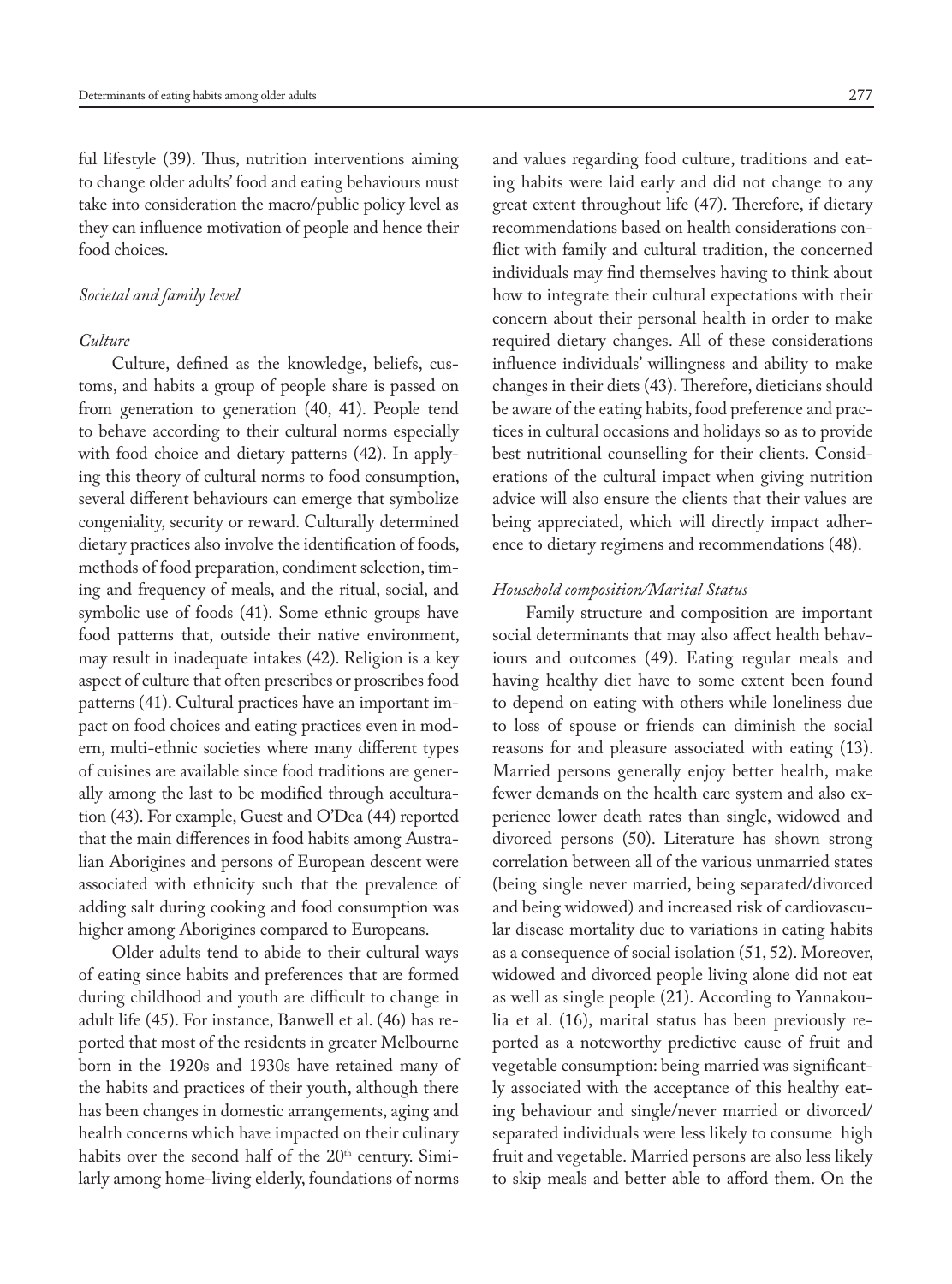other hand, older men who are not married, particularly those who are widowed, are susceptible to poor nutritional health because they often do not know how to shop or cook for themselves and low motivation to change eating habits may constitute barriers to improving energy intake, healthy eating and appetite while when older women no longer have anyone to cook for, they tend to cook less for themselves (53, 54).

## *Individual level*

#### *Gender*

Gender is a key factor shaping eating habits (15). Gender differences in food consumption are associated to social norms and cultural beliefs, like motives and behaviours. Some foods are labelled masculine, some are seen as feminine. As an example, the consumption of meat symbolizes a masculine diet, while the consumption of vegetables and fruits represents a feminine one (55). Several factors have been associated to healthier eating habits among females as compared to males. Body image is an important consideration for healthier eating as many women prefer a slim body shape (56). Preoccupation with body weight remains high in elderly women as well as young girls in developed and developing countries and this leads to frequent dieting and pressure to be thin (57, 58). Furthermore, being traditionally involved in purchasing, preparing and providing food also has an influence on eating habits of females (59). A survey in Europe revealed that "quality/freshness", "price", "trying to eat healthy" and "family preferences" mainly influenced food choice among women while "taste" and "habits" generally affected food choice of male respondents (60). Lower considerations about health behaviours among men although they are aware of healthy eating guidelines is because they often showed some scepticism and resistance to nutrition education messages, as they found healthy eating tedious and unsatisfying (61, 62).

However, some men do express interest in food, cooking, and health, and indicate that they are reducing their consumption of red meat and increasing consumption of vegetables (63). According to Arganini et al. (59), these observations are more common among "high educational levels" than by "blue-collars workers", suggesting that social class may mediate associations between "masculinity" and food. Fagerli and Wandel (64) reported that responses from men were related to socio-economic variables both concerning opinions on what constitutes a healthy diet, and frequency of consumption of some foods (vegetables, fruits and dairy products) in comparison to females. Lindmark et al. (65) further demonstrated that men in the highest "*sense of coherence"* score quartile (correlation between prevalence of some diseases to dietary habits) reported more "healthy" food choices.

# *Physical activity*

Physically active people tend to be healthier, presenting better metabolic conditions compared to the sedentary ones (66). The advantages for older people include improved wellness and quality of life, prevention of osteoporosis and a reduction in the risk of falling, and can improve cardiovascular risk profile (67). Furthermore, physical activity along with with proper eating habits, that is, adequate intake of calcium and vitamin D rich foods are effective in the prevention of osteoporosis and osteoporosis-related fractures and hence improve the quality of life in the elderly population (68, 69). Unfortunately, the epidemiological picture that has emerged from population surveillance data demonstrate that both in developing and developed countries the level of physical inactivity is quite high especially with increasing age (e.g., no leisuretime physical activity, ranging from 20-30 % of the population or more) (70, 71).

 The Transtheoretical Model (TTM) which is based on a series of stages has demonstrated the interrelationships between various health behaviors increase with age. The TTM has been successfully applied to older adults relative to exercise, and multiple eating behaviors including avoiding fat, eating fiber, and losing weight (72). Although physical activity (PA) does not affect the choice of food group consumption directly, it has been noted that unhealthy lifestyle patterns (e.g. lack of exercise) and less healthful eating patterns tend to coexist among individuals (73). Low PA is an independent risk indicator of inadequate dietary habits due to the more assorted diet consumed by physically and socially active people (74). This disparity could be because of the appetite stimulus of physical activity or because it symbolises continuing engagement in soci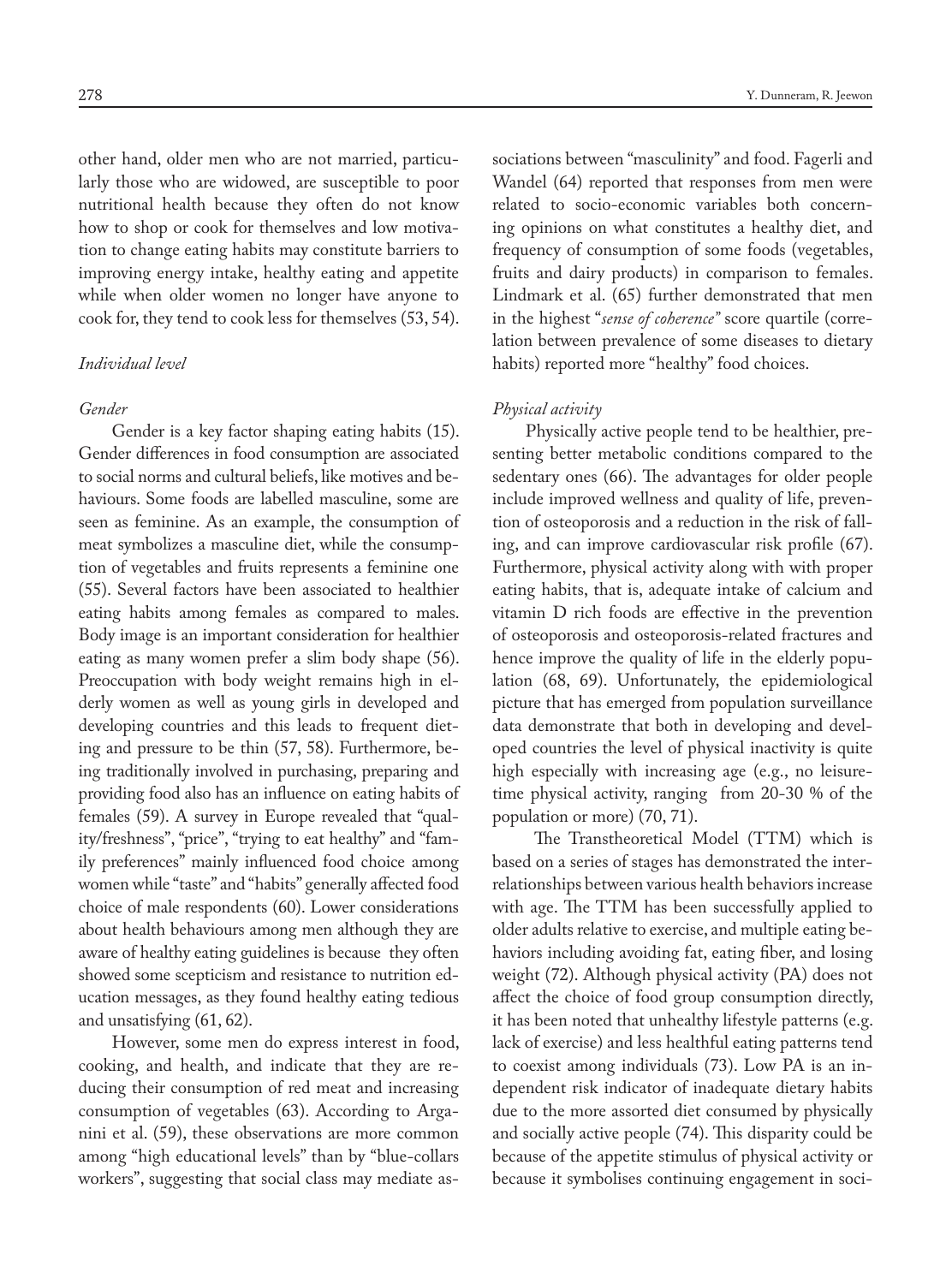ety and better morale (21). Serdula et al. (75) reported higher frequency of intake of fresh fruits, fresh vegetables, or salad as the level of PA increased. Moreover in an intervention study, Bock et al. (76) demonstrated a significant positive association between readiness to adopt PA with willingness to reduce high fat foods and to increase consumption of fruits and vegetables. On the other hand, a randomised clinical trial reported no evidence to support the idea that changes in PA are a gateway for changes in dietary factors among older adults (77). Therefore, the conflicting findings point towards the need for more research to clarify the relationship between PA and eating habits.

#### *Body Mass Index*

Retirement is an essential point for weight change (78). Occupational retirement is usually accompanied by considerable changes in lifestyle. If retiring persons do not replace their former work-related PA with other physical activities or do not diminish energy intake to a level that harmonises their new energy requirements, they are at risk of gaining weight (79). The prevalence of obesity is highest among subjects aged 50–65 years due to several reasons (e.g. being physically inactive; having less structured meal times; and consuming food in response to losing personal identity, the potential for social interactions, or the sense of accomplishment derived from working), then the rate levels off and subsequently declines due to loss in muscle mass and decrease in energy intake (79, 80).

Body Mass Index (BMI) is another factor that shapes eating habits (15). Ha et al. (81) reported that eating speed and snacking after dinner were found to be significantly and positively correlated with BMI among elderly Koreans (60-75 years). In addition, more than half of the subjects (63.2%) stated that they sometimes overeat, and 49.1% state they always snack after dinner. Kent and Worsley (82) further reported that among women, margarine, soft drink and whole milk consumption were positively associated with BMI while for men, frequency of meat, salad dressings, and egg consumption were positively associated with BMI. Overweight and obese individuals have different eating habits in comparison with normal-weight individuals, including morning anorexia and consumption of larger food amounts in the afternoon and evening as well as a

higher eating frequency (17). Bivariate analysis of diet intake patterns suggested that centenarians with BMI ≤ 20 had the highest total food scores and were more likely to eat two or more servings of meat, fish, and poultry per day and three or more total servings of fruit per day as compared with centenarians in the other BMI classifications. On the other hand, those with a BMI  $\geq 25$ were more likely to report eating less than one serving of citrus or non-citrus fruit per day, less than four servings of orange/yellow vegetables per week, or three total servings of fruit and vegetables per day (83).

# *Health and oral status*

Adult chronic disease, reflects cumulative differential lifetime exposures to damaging physical and social environments. Older adults especially have encountered many demographic shifts which have impacted on the eating habits. The continuity of the life course is seen in the way that both undernutrition and overnutrition (as well as a host of other factors) play a role in the development of chronic disease and at the same time, health or disease status can influence eating habits (84). Changes in body functioning occur not just because of the biological impact of ageing but also because old age is associated with the onset of degenerative diseases (21). Age-related changes in body composition result in slight decline in lean body mass which is usually more remarkable after the age of 60. Consequently, basal metabolism or energy requirements for the elderly diminish by about 100 kcal/day per decade. Cardiovascular, pulmonary, and neurological diseases, as well as osteoarthritis and osteoporosis, may also alter energy requirements in the elderly either by increasing energy expenditure or reducing requirements through muscle loss related to inactivity (85). Aging is also associated with alterations in taste and smell which can as well contribute to decreased food intake. Other changes in gastrointestinal system, for example, greater satiation after a meal and a delay in gastric emptying has been shown in older people (80). Appetite after an overnight fast is often lower in the elderly. Oesophageal motility and atrophic gastritis may also impair vitamin B12 and iron adsorption and thus affect nutritional status (85).

Increase use of medication due to chronic conditions impact on the food choice, and eating habits of elderly changes as a precautionary method as well as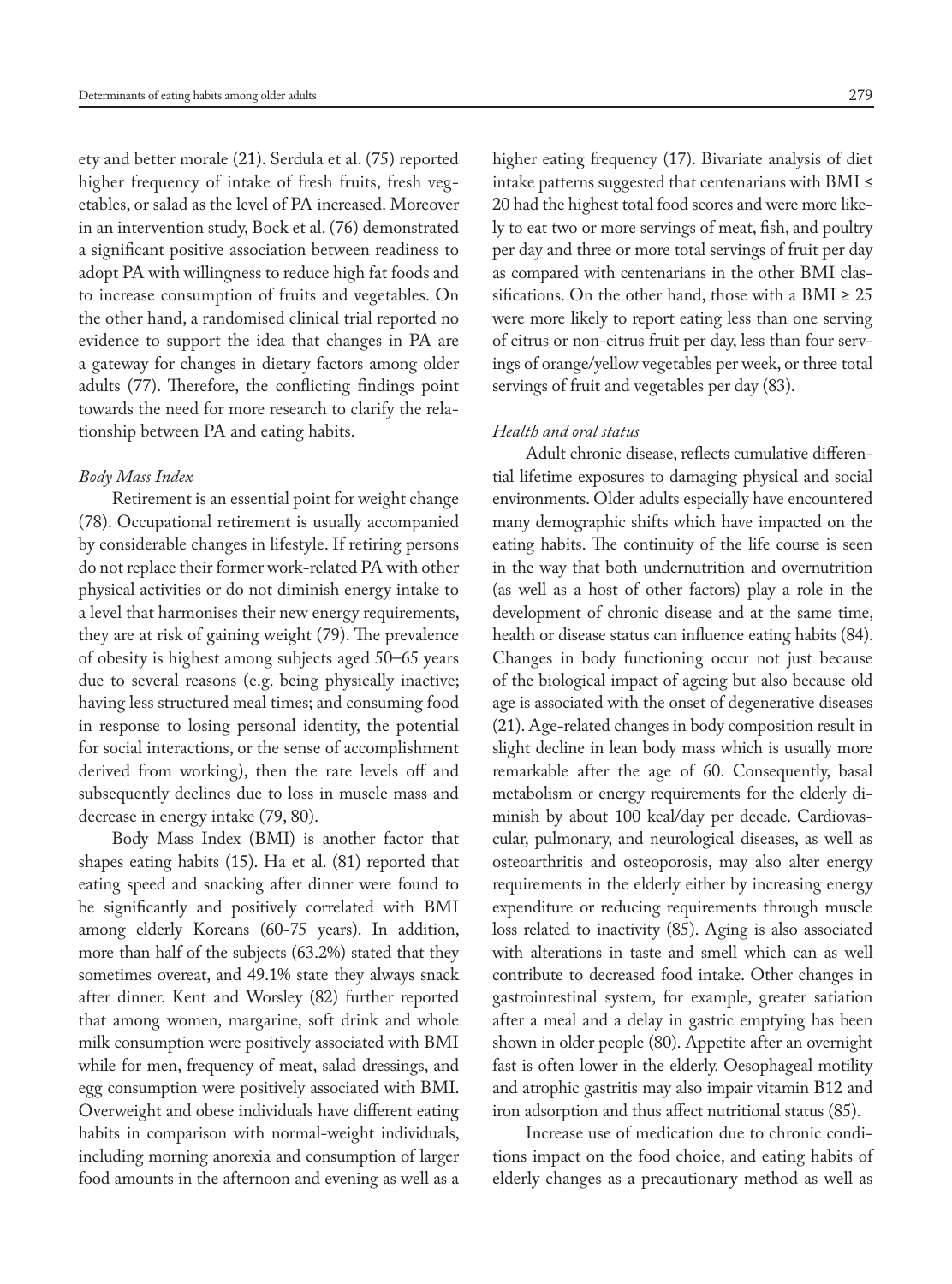due to loss of taste and smell as a consequence of drug use (40, 80). Elderly tend to be more wary concerning food choice and also tend to decrease the amount of salt, sugar, oil and increase consumption of vegetables (40). Ill health among older people can also lead to a lack of interest in food (86). Reduced mobility due to poor health further limit the ability of older adults to access food due to physical limitations such as difficulty in stooping, lifting, reaching, grasping, walking, or difficulty in carrying out activities of daily living (87), and these impair their ability to obtain, prepare and enjoy nutritious foods (13).

Dental status and oral health often come into play when masticatory performance, dietary habits and nutrition intake in the elderly are being investigated, since many older people suffer from mild or extreme tooth loss (88). Root caries have been found to be the major cause of tooth loss in older adults (89). In addition to impaired dentition, other oral contraindications can also affect individuals by obscuring chewing ability, possibly compromising their food choice and thus their nutritional status and wellbeing. This may impact on their consumption of high-fiber foods such as bread, fruit, and vegetables since they are unable to chew and bite properly (90, 91). A recent study demonstrated that compliance to dietary guidelines was lower among older adults with poor oral health and general health status (92).

### *Nutrition Knowledge, Attitudes and Beliefs*

Nutrition knowledge (NK) is one among many influential factors that influence eating habits and attitudes (18, 93). Although, NK is usually associated with healthier eating habits, however, the literature on the relationship between eating habits and NK is contradictory. While some researchers have reported that NK was highly and positively associated with eating habits, others have demonstrated little correlation between NK and actual food choices (94). For example, Fischer et al. (95) reported that elderly (60 **-** 70 years) had a high level of knowledge about fat and salt and they also had healthful food selections. Moreover, Lee et al. (96) accounted that number of servings of grains/cereals/ breads/pasta, milk/cheese, fruits, and vegetables was significantly higher among elderly aged 60 and older with high NK. Several studies have also

reported an increase in NK among elderly involved in nutrition education programs (97-99).

On the other hand, a study carried out in England demonstrated that oldest group had poor scores for NK which probably reflect the fact that the current dietary recommendations are relatively recent and older people probably have more established views on food (100). A recent study reported a significant positive correlation between consumption of breakfast cereal, pasta, fresh fruit, dried/canned fruits, vegetables, dairy product, red meat, white fish and oily fish and NK while there was a significant negative correlation between consumption frequency of white bread and rice and NK (9). Thus, dietary behaviour is quite inconsistent with NK for older adults in the sense that even though they have good NK, they are unable to apply technical NK (101). Another plausible explanation for this unsuccessful application of NK could be due to household income related to diet in part via food-cost concern (102) especially among older adults after retirement. There are several factors **-** classified as intrapersonal and interpersonal which can act as barriers or promote the influence of NK on eating habits (35, 103).

# **Conclusion**

In general, older adults are at increased risk of malnutrition due to insufficient food intake (amount) and poor selection of food (quality) as well as due to the biological changes associated with aging. Moreover, it is well established that several other factors such as SES, gender, marital status, household composition, culture, PAL, BMI, NK, health and oral status influence eating habits of older adults. Public health strategies and policies should be based on these determinants to promote healthy eating and support behaviour change. Although there is evidence on the factors influencing the eating habits of older adults, controlled longitudinal studies, with different exposures of defined periods and multiple dietary follow-up in various subgroups of the older population should be promoted especially in developing countries. Moreover, the synergies between the various determinants of eating habits for each group of older adults should be considered when planning nutrition interventions.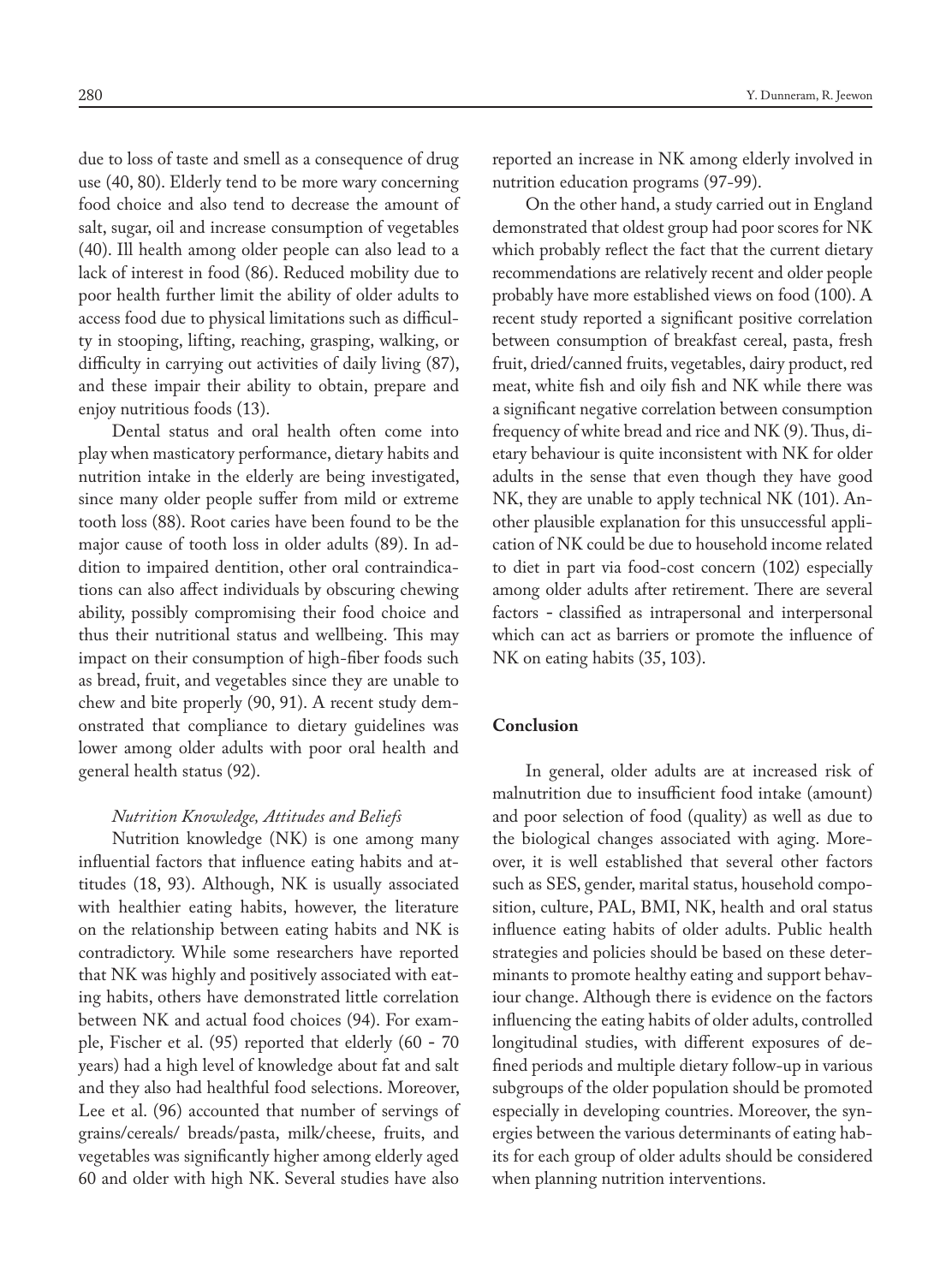# **References**

- 1. United Nations, Department of Economic and Social Affairs, Population Division. World Population Prospects: The 2012 Revision, Key Findings and Advance Table; 2013.
- 2. Kikafunda JK, Lukwago FB. Nutritional status and functional ability of the elderly aged 60 to 90 years in the Mpigi district of central Uganda. Nutrition 2005; 21: 59-66.
- 3. Anderson AL, Harris TB, Tylavsky FA, Perry SE, Houston DK, Hue TF, et al. Dietary patterns and survival of older adults. J Am Diet Assoc 2011; 111: 84-91.
- 4. Kimura M, Moriyasu A, Kumagai S, Furuna T, Akita S, Kimura S. et al. Community-based intervention to improve dietary habits and promote physical activity among older adults: a cluster randomized trial. BMC Geriatr 2013; 13: 1-11.
- 5. Conklin AI, Maguire ER, Monsivais P. Economic determinants of diet in older adults: systematic review. J Epidemiol Community Health 2013; 67: 721–7.
- 6. Darnton-Hill I, Nishida C, James WP. A life course approach to diet, nutrition and the prevention of chronic diseases. Public Health Nutr 2004; 7: 101-21.
- 7. Gatenby S. Eating frequency: methodological and dietary aspects. Br J Nutr 1997; 77: 7-20.
- 8. Holdsworth MD, Davies L. Nutrition at retirement age. Proc Nutr Soc 1984 ; 43 : 303-13.
- 9. Dunneram Y, Ramasawmy D, Pugo-Gunsam P, Jeewon R. Determinants of eating habits among pre-retired and postretired Mauritians. IJNFS 2013; 2: 109-15.
- 10. Tourlouki E, Matalas AL, Panagiotakos DB. Dietary habits and cardiovascular disease risk in middle-aged and elderly populations: a review of evidence. Clin Interv Aging 2009; 4: 319-30.
- 11. Sizer FS, Whitney E. Nutrition: Concepts and Controversies, Wadsworth, Cengage Learning, Belmont, United States of America, 12th edition; 2011.
- 12. Dugdale D, Zieve D. Eating habits and behaviours, Medline Plus, U.S. Department of Health and Human Services National Institutes of Health; 2011.
- 13. Dean M, Raats MM, Grunert KG, Lumbers M, the food in later life team. Factors influencing eating a varied diet in old age. Public Health Nutr 2009; 12: 2421-7.
- 14. Turconi G, Rossi M, Roggi C, Maccarini L. Nutritional status, dietary habits, nutritional knowledge and self-care assessment in a group of older adults attending community centres in Pavia, Northern Italy. J Hum Nutr Diet 2012; 26: 48-55.
- 15. Helldan A, Lallukka T, Rahkonen O, Lahelma E. Changes in healthy food habits after transition to old age retirement. Eur J Public Health; 22: 582-6.
- 16. Yannakoulia M, Panagiotakos D, Pitsavos C, Skoumas Y, Stafanadis C. Eating patterns may mediate the association between marital status, body mass index, and blood cholesterol levels in apparently healthy men and women from the ATTICA study. Soc Sci Med 2008; 66: 2230-9.
- 17. Holmbäck I, Ericson U, Gullberg B, Wirfält E. A high eating frequency is associated with an overall healthy lifestyle in middle-aged men and women and reduced likelihood of

general and central obesity in men. Br J Nutr 2010; 104; 1065-73.

- 18. Shakkour E. The Relationship between Nutritional Knowledge and Application Liberty University, Virginia, USA; 2007.
- 19. Shahar D, Shai I, Vardi H, Shahar A, Fraser D. Diet and eating habits in high and low socioeconomic groups. Nutrition 2005; 21: 559–66.
- 20. Darmon N, Drewnowski A. Does social class predict diet quality? Am J Clin Nutr. 2008; 87: 1107-17.
- 21. Herne S. Research on food choice and nutritional status in elderly people: a review. Brit Food J 1995; 97: 12-29.
- 22. Kim D, Kawachi I, Vander Hoorn S, Ezzati M. Is inequality at the heart of it? Cross-country associations of income inequality with cardiovascular diseases and risk factors. Soc Sci Med 2008; 66: 1719-1732.
- 23. Monteiro CA, Conde WL, Lu B and Popkin BM. Obesity and inequities in health in the developing world. Int J Obes Relat Metab Disord 2004; 28: 1181–1186.
- 24. Gearhart Jr. RF, Gruber DM, Vanata DF. Obesity in the Lower Socio-Economic Status Segments of American Society. Forum on Public Policy 2008; 1-21. Available from: http://www.forumonpublicpolicy.com/archivespring08/ gearhart.pdf.
- 25. Weight-control Information Network. Overweight and Obesity Statistics, NIH Publication No. 04–4158, 2012. Available from: http://www.win.niddk.nih.gov/ statistics/#ref5.
- 26. Sommers AR. Obesity Among Older Americans, CRS Report for Congress. Washington, DC: CRS, 2008. Available from: http://www.aging.senate.gov/crs/aging3.pdf.
- 27. Brennan DS, Singh KA. Grocery purchasing among older adults by chewing ability, dietary knowledge and socio-economic status. Public Health Nutr 2010; 14: 1279-84.
- 28. Hulshof FAM, Brussaard JH, Kruizinga AG, Telman J, Löwik MRH. Socio-economic status, dietary intake and 10 y trends: the Dutch National Food Consumption Survey. Eur J Clin Nutr 2003; 57: 128–37.
- 29. Galobardes B, Morabia A, Bernstein MS. Diet and socioeconomic position: does the use of different indicators matter? Int J Epidemiol 2001; 30: 334-40.
- 30. Bhurosy T, Jeewon R. Food habits, socioeconomic status and body mass index among premenopausal and post-menopausal women in Mauritius. J Hum Nutr Diet 2013; 26: 114–22.
- 31. Basiotis PP. Validity of the self-reported food sufficiency status item in the U.S. In: Haldeman VA, ed. American Council on Consumer Interests 38th Annual Conference, Columbia, MO. Washington, DC: US Department of Agriculture; 1992.
- 32. Drewnowski A, Specter SE. Poverty and obesity: the role of energy density and energy costs. Am J Clin Nutr 2004; 79: 6–16.
- 33. Drewnowski A, Renderson SA, Driscoll A, Rolls BJ. The dietary variety score: assessing diet quality in healthy young and older adults. J Am Diet Assoc 1997; 97: 266–71.
- 34. Delaney M, McCarthy M. Food choice and health across the life course: A qualitative study examining food choice in older Irish adults. HRB Centre for Health & Diet Research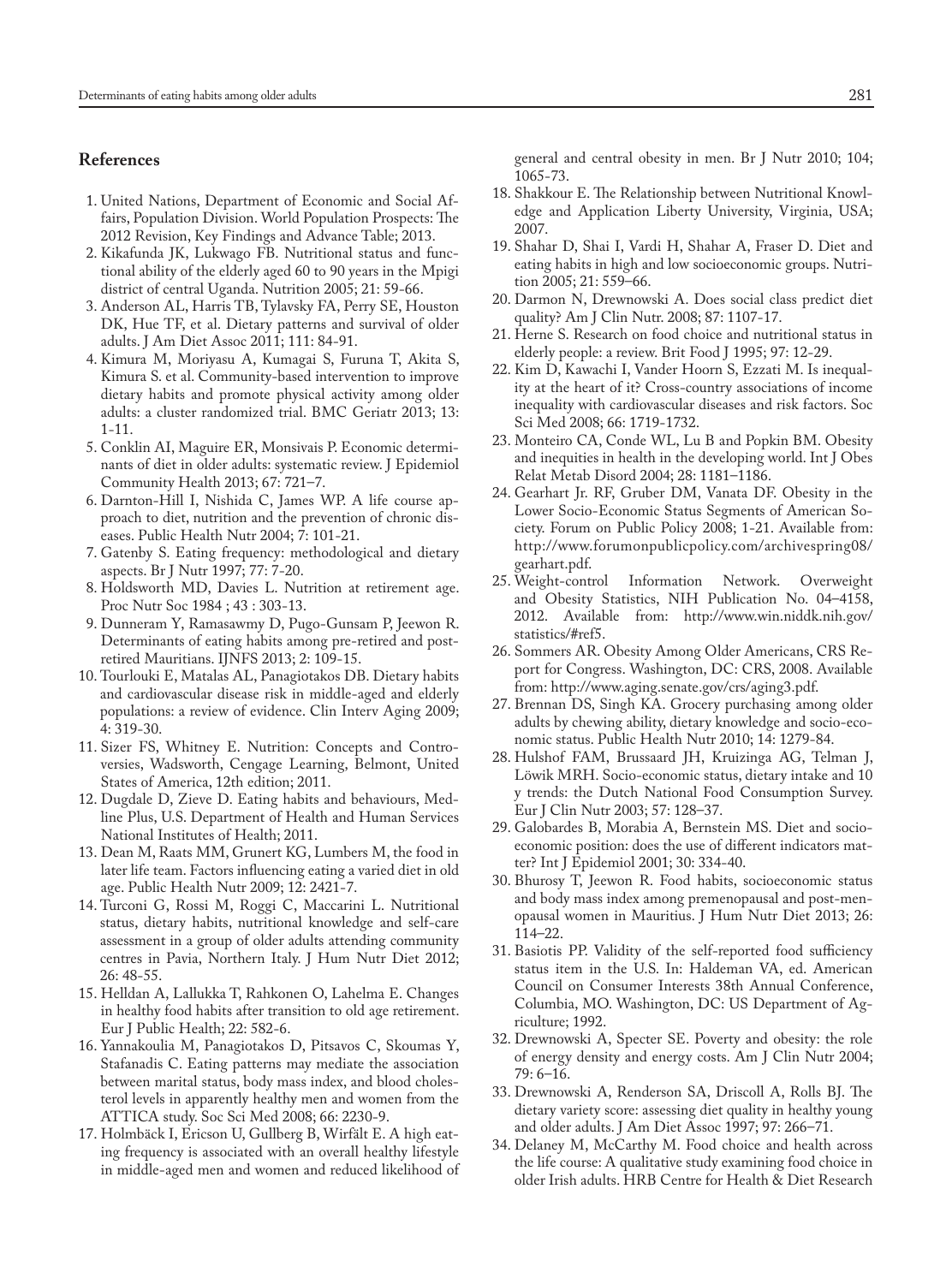and Dept. of Food Business & Development, University College Cork; 2009.

- 35. Fitzgerald N, Spaccarotella K. Barriers to a Healthy Lifestyle: From Individuals to Public Policy—An Ecological Perspective. JOE 2009; 47: 1-8.
- 36. R. Schumann, and J. Robson, "Older adults living on a low income," Guelph and Wellington task force for poverty elimination; 2012.
- 37. Vella MN, Stratton LM, Sheeshka J, Duncan AM. Functional food awareness and perceptions in relation to information sources in older adults. Nutr J 2014; 13: 1-12.
- 38. Locher JL, Ritchie CS, Roth DL, Sen B, Vickers KS, Vailas LI. Food choice among homebound older adults: motivations and perceived barriers. J Nutr Health Aging 2009;13: 659-64.
- 39. Mozaffarian D, Afshin A, Benowitz NL, et al. Population approaches to improve diet, physical activity, and smoking habits: a scientific statement from the American Heart Association. Circulation 2012; 126:1514-63.
- 40. Kulkarni KD. Food, Culture, and Diabetes in the United States. ADA 2004; 22: 190-2.
- 41. Tripp-Reimer T, Choi E, Skemp Kelley L, Enslein JC. Cultural Barriers to Care: Inverting the Problem. Diabetes Spectr 2001; 14: 13-2.
- 42. Chandra RK, Imbach A, Moore C, Skelton D, Woolcott D. Nutrition of the Elderly. CMAJ 1991; 145: 1445-87.
- 43. Contento IR. Nutrition Education: Linking Research, Theory, and Practice. Jones and Bartlett Publishers, USA, 2nd edition; 2011.
- 44. Guest CS, O'Dea K. Food habits in Aborigines and persons of European descent of southeastern Australia. Aust J Public Health 1993; 17: 321-4.
- 45. Fjellström C, Sidenvall B, Nydahl M. Food intake and the elderly: social aspects. Food, People and Society: A European Perspective of Consumers' Food Choices, Frewer L, Risvik E, Schifferstein H, Eds., 197–209, Springer, Berlin, Germany; 2001.
- 46. Banwell C, Dixon J, Broom D, Davies A. Habits of a lifetime: family dining patterns over the lifecourse of older Australians. Health Sociol Rev 2010; 19: 343–55.
- 47. Edfors E, Westergren A. Home-Living Elderly People's Views on Food and Meals. J Aging Res 2012; 2012: 1-9.
- 48. Bawadi H, Al-Hamdan Z, Bawadi H, Ershidat O, Hammad F, Agraib L. Cultural Eating Practices among Jordanians. FNS 2012; 3: 790-5.
- 49. Turagabeci AR, Nakamura K, Kizuki M, Takano T. Family structure and health, how companionship acts as a buffer against ill health. Health Qual Life Outcomes 2007; 5: 1-9.
- 50. Goldman N, Korenman S, Weinstein R. Marital status and health among the elderly. Soc Sci Med 1995; 40: 1717-30.
- 51. Molloy GJ, Stamatakis E, Randall G, Hamer M. Marital status, gender and cardiovascular mortality: Behavioural, psychological distress and metabolic explanations. Soc Sci Med 2009; 69: 223-8.
- 52. Ikeda A, Iso H, Toyoshima H, Fujino Y, Mizoue T, Yoshimura T. Marital status and mortality among Japanese men and women: the Japan Collaborative Cohort Study. BMC Public Health 2007; 7: 73.
- 53. Bales CW, Ritchie CS. Handbook of clinical nutrition and aging, Humana Press, New York, 2nd edition; 2009.
- 54. Hughes G, Bennett KM, Hetherington MM. Old and alone: barriers to healthy eating in older men living on their own. Appetite 2004; 43: 269–76.
- 55. Prättälä R, Paalanen L, Grinberga D, Helasoja V, Kasmel A, Petkeviciene J. Gender differences in the consumption of meat, fruit and vegetables are similar in Finland and the Baltic countries. Eur J Public Health 2006; 17: 520-5.
- 56. Gustafsson K, Sidenvall B. Food-related health perceptions and food habits among older women. J Adv Nurs 2002; 9: 164-73.
- 57. Fallaz AF, Bernstein M, Van Nes MC, Rouget P, Morabia A. Weight loss preoccupation in aging women: a review. J Nutr Health Aging 1999; 3: 177-81.
- 58. Bhurtun DD, Jeewon R. Body Weight Perception and Weight Control Practices among Teenagers. ISRN Nutrition 2013; 2013: 1-6.
- 59. Arganini C, Saba A, Comitato R, Virgili F, Turrini A. Gender Differences in Food Choice and Dietary Intake in Modern Western Societies. Public Health - Social and Behavioral Health, Prof. J. Maddock, Ed., 83-102; 2012.
- 60. Lennernäs M, Fjellström C, Becker W, Giachetti I, Schmitt A, Remaut de Winter A, et al. Influences on food choice perceived to be important by nationally-representative samples of adults in the European Union. Eur J Clin Nutr 1997; 51: S8-15.
- 61. Sellaeg K, Chapman GE. Masculinity and food ideals of men who live alone. Appetite 2008; 51: 120-8.
- 62. Wardle J, Haase AM, Steptoe A, Nillapun M, Jonwutiwes K, Bellisle F. Gender differences in food choice: the contribution of health beliefs and dieting. Ann Behav Med 2004; 27: 107-16.
- 63. Sobal J. Men, meat, and marriage: models of masculinity. Food & Foodways 2005; 13: 135–58.
- 64. Fagerli RA, Wandel M. Gender differences in opinions and practices with regard to a "healthy diet". Appetite 1999; 32: 171-90.
- 65. Lindmark U, Stegmayr B, Nilsson B, Lindahl B, Johansson I. Food selection associated with sense of coherence in adults. Nutr J 2005; 4: 1-7.
- 66. Entrala-Bueno A, Iglesias C, De Jesús F. Diet and physical activity: a healthful binomial. Eur J Clin Nutr 2003; 57: 63–5.
- 67. Crombie K, Irvine L, Williams B, Mcginnis AR, Slane PW, Alder EM, et al. Why older people do not participate in leisure time physical activity: a survey of activity levels, beliefs and deterrents. Age Ageing 2004; 33: 287-92.
- 68. Anderson JJ, Rondano P, Holmes A. Roles of Diet and Physical Activity in the Prevention of Osteoporosis. Scand J Rheumatol 1996; 103: 65-74.
- 69. Nguyen TV, Center JR, Eisman JA. Osteoporosis in Elderly Men and Women: Effects of Dietary Calcium, Physical Activity, and Body Mass Index. J Bone Miner Res 2000; 15: 322-31.
- 70. King A, King D. Physical Activity for an Aging Population. Public Health Rev 2010; 32: 401-426.
- 71. Sims J, Hill K, Davidson S, Gunn J, Huang N. A snapshot of the prevalence of physical activity amongst older, community dwelling people in Victoria, Australia: patterns across the 'young-old' and 'old-old'. BMC Geriatrics 2007; 7: 1-8.